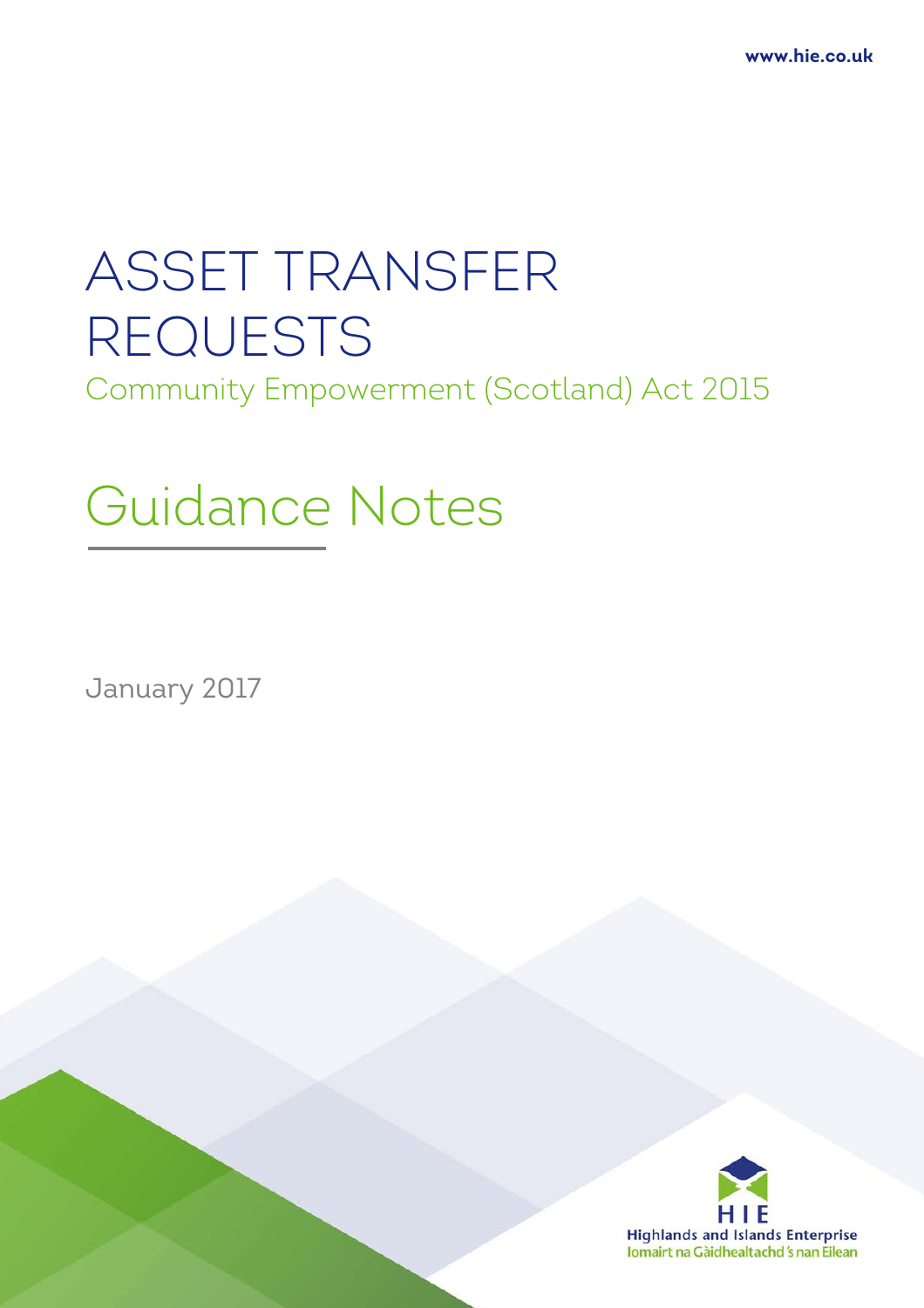### **CONTENTS**

| <b>ABOUT THIS GUIDANCE</b>                                                                                                                                                                   | 3                    |
|----------------------------------------------------------------------------------------------------------------------------------------------------------------------------------------------|----------------------|
| <b>INTRODUCTION</b>                                                                                                                                                                          | 4                    |
| <b>About Highlands and Islands Enterprise</b><br>$\bullet$<br>HIE's property portfolio, objectives and standard asset<br>$\bullet$<br>disposal practices                                     | 4<br>5               |
| <b>SECTION 1</b>                                                                                                                                                                             |                      |
| BEFORE YOUR ASSET TRANSFER REQUEST<br>Key provisions of Asset Transfer Requests<br>$\bullet$<br>Community body eligibility                                                                   | 6<br>7               |
| <b>SECTION 2</b>                                                                                                                                                                             |                      |
| MAKING YOUR ASSET TRANSFER REQUEST<br>Overview<br>$\bullet$<br>Price, valuation and non-financial benefits<br>$\bullet$<br>Instructing a valuation<br>$\bullet$<br>Below market value offers | 10<br>10<br>11<br>11 |
| <b>SECTION 3</b>                                                                                                                                                                             |                      |
| ASSESSMENT, DECISION AND APPEALS<br><b>Processing an Asset Transfer Request</b><br>$\bullet$<br><b>Assessment</b><br><b>Decision notice</b><br><b>Appeals</b>                                | 13<br>14<br>15<br>15 |
| <b>SECTION 4</b>                                                                                                                                                                             |                      |
| CONCLUDING AN ASSET TRANSFER REQUEST                                                                                                                                                         | 17                   |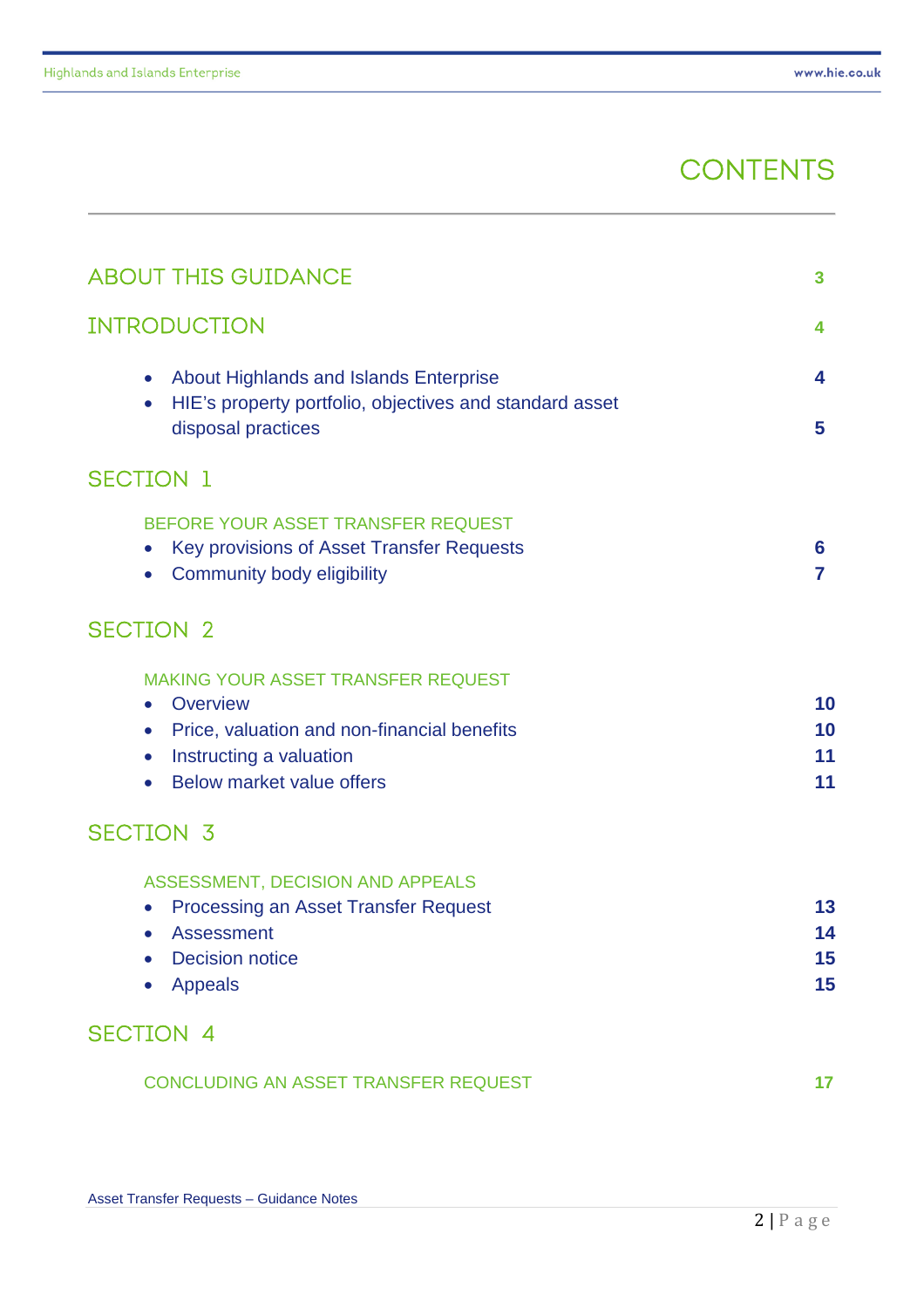#### **ABOUT THIS GUIDANCE**

This guidance has been written to support community bodies make an Asset Transfer Request to Highlands and Islands Enterprise (HIE).

Asset Transfer Requests (ATR) legislation creates a right for community bodies to request to buy, lease, manage or occupy any land or buildings owned or leased by HIE. It requires us to assess ATRs against a specified list of criteria and to agree to the request unless there are reasonable grounds for refusal.

The guidance explains how we will fulfil our Asset Transfer Request obligations under Part 5 of the [Community Empowerment \(Scotland\) Act 2015](http://www.legislation.gov.uk/asp/2015/6/pdfs/asp_20150006_en.pdf) (the Act). The guidance is set out in the following four key stages:

| Section 1 | Before your Asset Transfer Request   |
|-----------|--------------------------------------|
| Section 2 | Making your Asset Transfer Request   |
| Section 3 | Assessment, Decision and Appeals     |
| Section 4 | Concluding an Asset Transfer Request |

This guidance has been developed with regards to the [Guidance for Relevant Authorities](http://www.gov.scot/Publications/2016/11/1889) published by Scottish Government. The accompanying **[Guidance for Community Transfer Bodies](http://www.gov.scot/Publications/2016/11/3688)** provides a detailed account of the ATR provisions and procedures for community bodies. You may also wish to refer to the Scottish Government's website for more information on the Act.

This guidance applies only to the procedures for ATRs under the Act. The Act does not prohibit property transactions out with this legislation. Thus, sales and leases of HIE property that are not subject to a live ATR will continue as normal. Our standard asset disposal practices can be found on page 5.

We welcome informal discussions in advance of receiving an ATR. If you wish to discuss a potential ATR or if you have any questions regarding our ATR procedures please [contact us.](mailto:asset-transfer@hient.co.uk)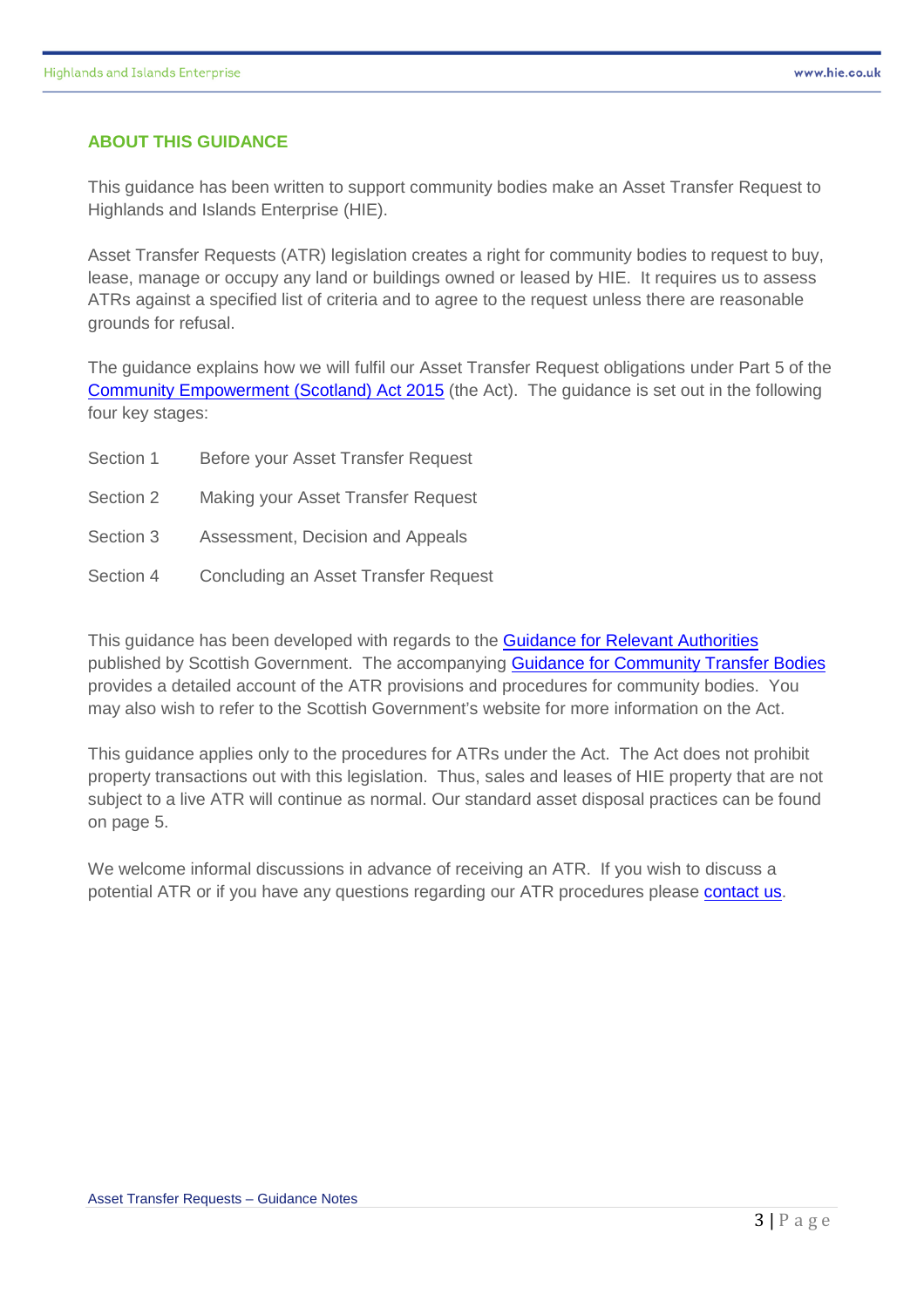#### **INTRODUCTION**

#### **About Highlands and Islands Enterprise**

HIE is the Scottish Government's economic and community development agency for a diverse region which covers more than half of Scotland and is home to around 470,000 people.

Our role is to develop sustainable economic growth across the region. To achieve this we create infrastructure for future investment, assist large and small businesses and social enterprises with growth aspirations and have a unique role strengthening communities, particularly in fragile areas. HIE also invests in transformational projects across the region, such as the roll-out of fibre broadband, to make the Highlands and Islands a more competitive and attractive place to live, work, study and invest.

#### **Strengthening Communities**

The Highlands and Islands is recognised as a region in which communities take responsibility for shaping their future, where social enterprise as a sector is innovative, strong and growing, where community asset ownership and service delivery are well established, and where unique cultural assets, including Gaelic, play a significant role in creating vibrant, strong, inclusive communities.

Supporting communities to develop and grow is a central focus for our organisation. Our approach to strengthening communities is threefold: we **invest** in building community capacity and confidence; **empower** communities to acquire, manage and exploit community assets for community benefit; and **enable** sustainable growth in the social economy through strong social enterprises.

**Community asset ownership** is an essential component of our work to support resilient rural communities. Assets provide a base from which to generate income, deliver services, stimulate development, and grow confidence and ambition. We tailor our support to match the needs of communities from initial idea, through the acquisition process, and on to sustainable development. A strong focus on community enterprise underpins our work to ensure ongoing delivery of social and economic impacts – particularly in the most fragile communities.

We also deliver the Scottish Government's [Scottish Land Fund,](https://www.biglotteryfund.org.uk/scottishlandfund) in partnership with the Big Lottery Fund. This supports communities across Scotland, both urban and rural, to become more resilient and sustainable through the ownership and management of land and buildings. Community bodies can apply for funding to work up a project proposal, in addition to capital and revenue support to acquire and develop the asset.

To discuss a community asset project or to find our more about the Scottish Land Fund please contact our [Community Assets Team.](http://www.hie.co.uk/community-support/community-assets/)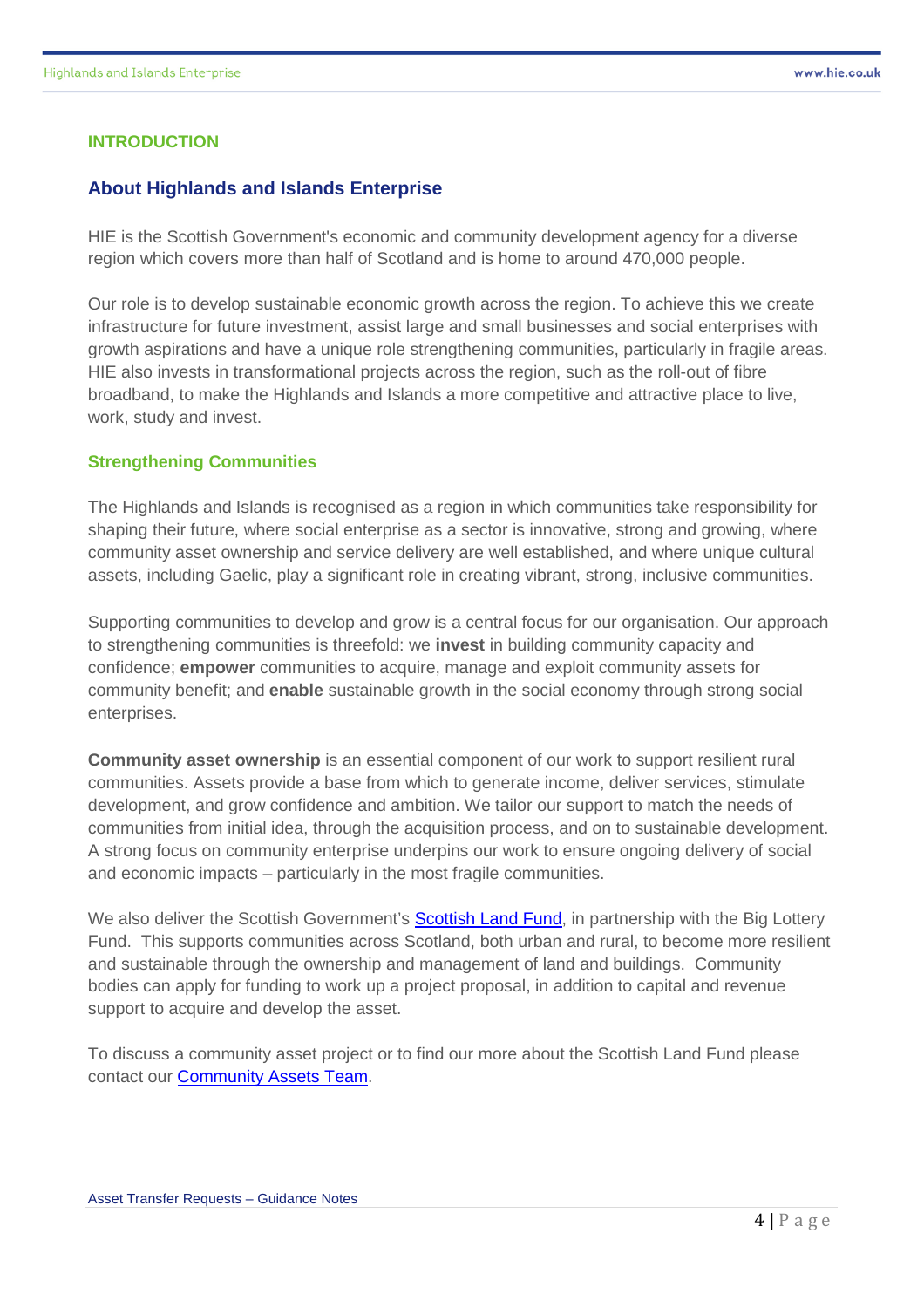#### **HIE's property portfolio, objectives and standard asset disposal practices**

Provision of property and infrastructure in the presence of market failure is one of HIE's key economic development tools.

We develop and maintain a diverse property portfolio. In addition to the 13 offices we use for our own purposes, this includes over 130 industrial and office buildings and almost 10,000 acres of land. The bulk of the land comprises two large rural land holdings but the remainder, approximately 350 acres, is spread across some 40 commercial development locations across the region.

We seek to lease or sell our property assets to third parties as our objective is to stimulate and generate economic growth rather than to be a long-term landlord. Thus we undertake property transactions on a regular and ongoing basis.

If you are interested in making an ATR you are encouraged to contact us at an early stage to establish whether or not the asset is currently being marketed for sale or if we are in a sale or lease negotiation as this is likely to impact on your request (see Section 3). If a competent ATR has been made for an asset we are not marketing or in the process of selling or leasing, we are not allowed to transfer the property to anyone until the ATR process has been completed.

The income generated from our property activities is reinvested into other projects to deliver our organisational priorities:

- Supporting businesses and social enterprises to shape and realise their growth aspirations
- Strengthening communities and fragile areas
- Developing growth sectors, particularly distinctive regional opportunities
- Creating the conditions for a competitive and low-carbon region

We usually seek the best possible price in any sale or lease. In most cases sales are to sitting tenants. Where a sitting tenant does not want to buy, or if the asset is vacant, we may place the asset on the open market and assess offers on a best consideration basis. The successful bid is usually the highest price but we will also take account of other factors which are aligned with our organisational priorities where this will deliver *best value* for public money (see page 10).

When considering the lease or sale of an asset we will advertise the opportunity through our property agents, currently Graham & Sibbald. Such opportunities are usually marketed via the [Co-](http://www.scottishproperty.co.uk/)[Star](http://www.scottishproperty.co.uk/) property portal as well as on-site advertising boards and, sometimes, newspaper advertising. Marketing particulars will give details of the size and layout of the premises, the Rateable Value and will state an asking rent or asking price above which offers are sought. Please note that all HIE property sales and rents are subject to VAT at the prevailing rate (20% at time of writing).

The period for which a property is marketed varies and depends on the level of interest expressed. Once we are is satisfied that the market has been adequately tested, and one or more potential bidders has expressed a definite interest in submitting an offer, a closing date will be set for receipt of offers. This date will be notified in writing to all parties who have formally expressed an interest.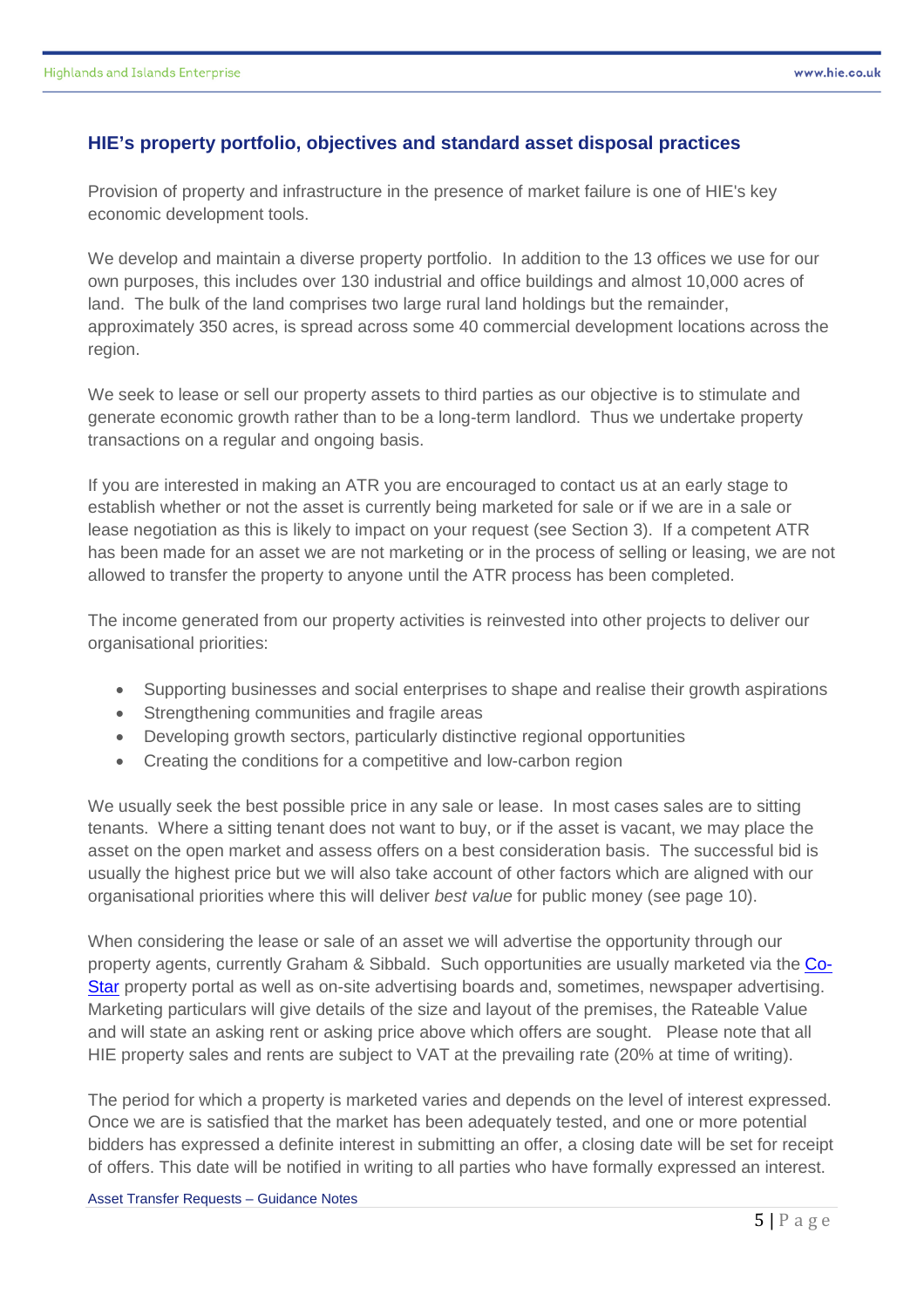#### **BEFORE YOUR ASSET TRANSFER REQUEST**

This section sets out the key things a community body should consider when developing an ATR. It focuses on matters specific to the ATR process rather than the wider considerations regarding community-led development and community ownership or control of assets. Our Community Assets Team can provide such support and we have a developed Ten [Steps to Community](http://www.hie.co.uk/community-support/community-assets/ten-steps.html)  [Ownership](http://www.hie.co.uk/community-support/community-assets/ten-steps.html) to guide you through the process. You may also wish to contact the Scottish Government funded [Community Ownership](http://www.dtascommunityownership.org.uk/) Support Service (COSS) which provides dedicated advice to communities on projects involving the transfer of public assets.

Please note that our assessment of requests is a distinct and separate function from the support we provide to community groups interested in the ownership and development of assets for community benefit. Assistance towards the development of a community assets project or proposal will not have any impact on or influence over our assessment of an ATR.

In addition to ATR, there are other options available to you to seek ownership or control of HIE assets. These are:

- Bidding for HIE assets when offered for sale or lease on the open market see page 5
- Registering in interest using the Community Right to Buy provisions of the Land Reform [\(Scotland\) Act 2003](http://www.legislation.gov.uk/asp/2003/2/contents) - a successful registration will give the community a right to buy should the asset be offered for sale

To make an informal ATR enquiry or to discuss the various options available to you please [contact](mailto:asset-transfer@hient.co.uk)  [us.](mailto:asset-transfer@hient.co.uk)

#### **Key provisions of ATR**

The ATR process is somewhat complex and technical. By way of an introduction, we have summarised its key provisions below. Please refer to the Community Empowerment (Scotland) Act 2015 and Guidance for Community Transfer Bodies for the Act provisions and detailed guidance.

- Only a community transfer body can make an ATR. The eligibility requirements differ depending on whether you wish to use, occupy, lease or own the asset. See page 7.
- A request can be made in relation to any land or building that is owned or leased by HIE. Our property register provides details of all the property HIE owns and leases.
- When making an ATR the community body must set out the reason for making the request, the benefits of the proposal, and the price it is prepared to pay.
- Once a competent ATR has been made, we are not allowed to transfer the property to anyone until the request process has been completed. However, the transfer prohibition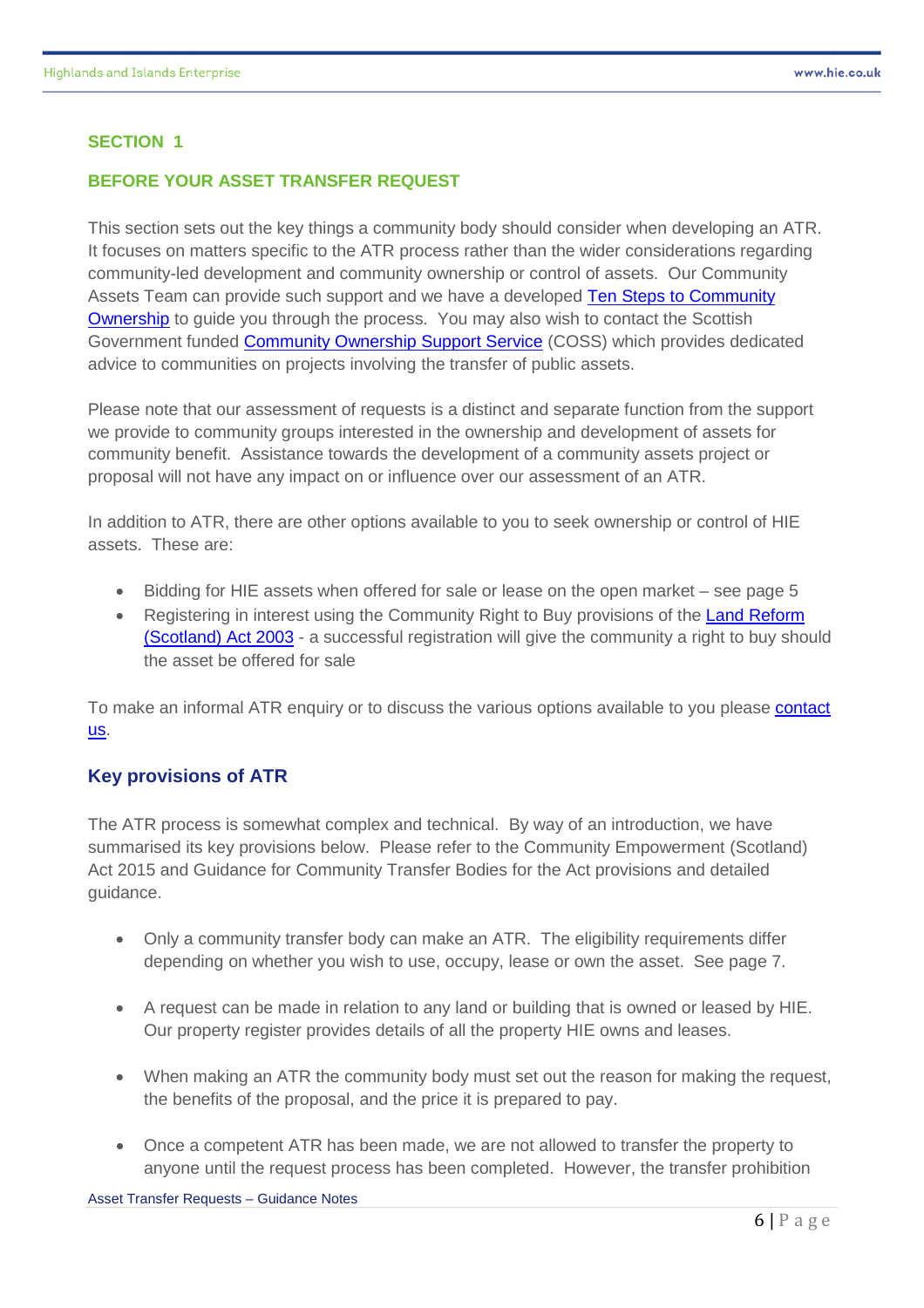does not apply where we have advertised the property for sale or negotiations have started to transfer the property to someone else before the asset transfer was made. See page 13.

- In assessing the ATR we must consider:
	- o The reason for the request
	- o Whether agreeing to the request will promote or improve:<br>
	Frequest will promote or improve:
		- **Economic development**<br>**E** Regeneration
		- **Regeneration**<br>**Public bealth**
		- Public health
		- **Social wellbeing**
		- **Environmental wellbeing**
	- o Whether agreeing to the request will reduce socio-economic inequalities
	- o Benefits that might arise from alternative proposals regarding the asset
	- o Any obligations that may prevent, restrict or otherwise affect our ability to agree to the request
- We must set out our decisions for agreeing to or refusing an ATR
- If we agree to the request there is a process to negotiate the final contract. Where an asset is to be acquired a timescale is agreed to enable the community body to raise the funds and conclude the purchase
- There are various review and appeal processes where:
	- o The request is refused
	- o No decision is given within the time allowed
	- o The community body does not agree with our conditions of occupancy, use, sale or lease
- At the end of each financial year, we must publish a report on the number of ATRs received and the number which have been agreed, refused or appealed and the steps we have taken to promote ATRs and to support communities to make such requests.

#### **Community body eligibility**

To make an ATR, your organisation needs to meet the requirements for a **'community transfer body'**, as defined in section 77 of the Act. If you wish to own the asset there are additional requirements as outlined below.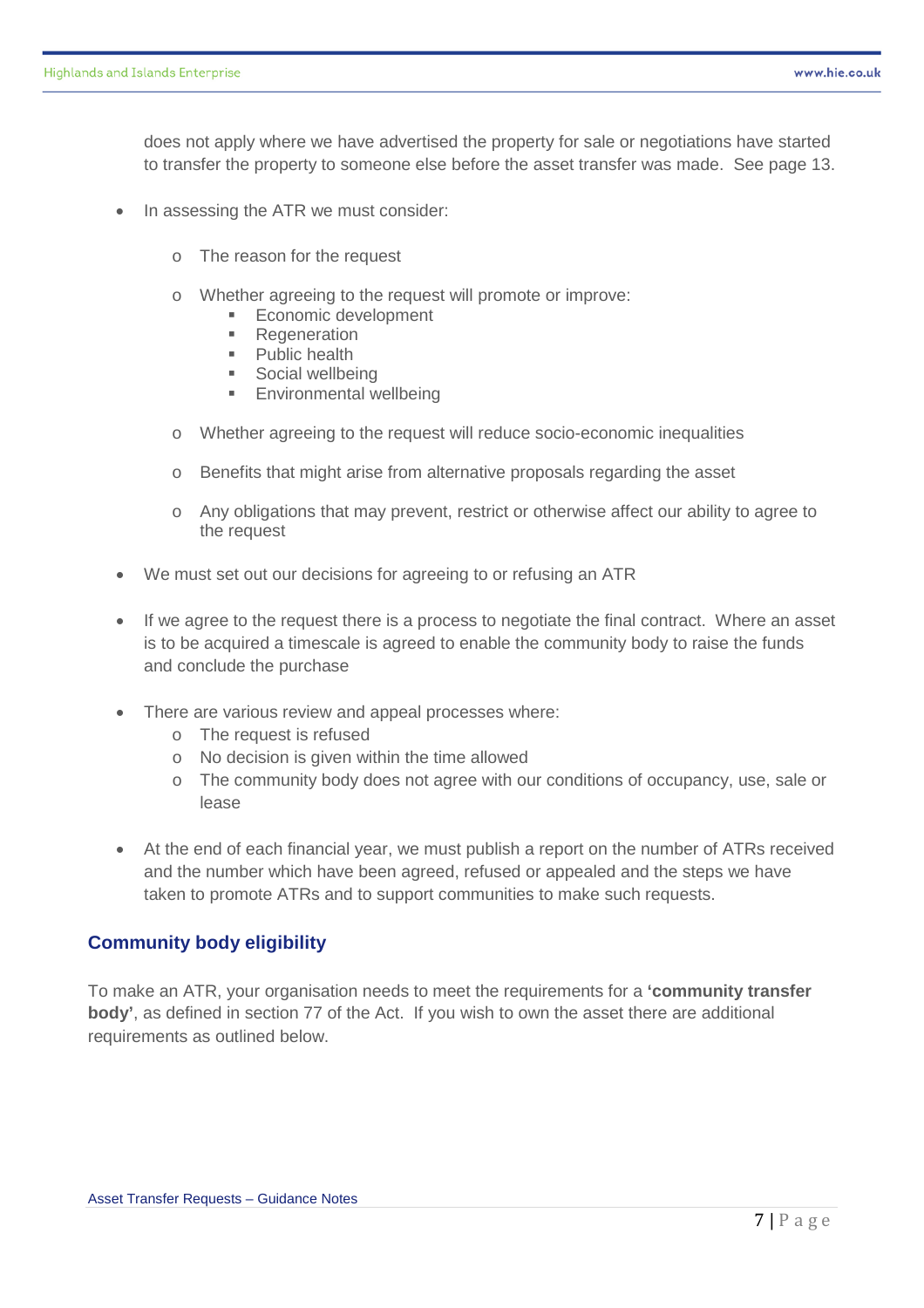A community transfer body can either be a:

- **community controlled body** (section 19), or
- **body designated by the Scottish Ministers** (section 77)

A **community controlled body** must have a written constitution that includes the following:

- a definition of the community to which the body relates
- provision that the majority of the members of the body is to consist of members of that community
- provision that the community body is controlled by members who belong to the defined community
- provision that membership of the community body is open to any member of the defined community
- the community body's aims and purposes must include the promotion of a benefit for the defined community
- provision that any surplus funds or assets of the body are to be applied for the benefit of the defined community

The legislation on ATR does not define what a 'community' can be. A community can be **'community of interest'** as well as a **'community of place'**. If your community body represents a community of interest you should consider engaging with local people where the property is located and consider how your proposals may affect them.

A **body designated by the Scottish Ministers** can be an individual body or a class of bodies. Scottish Ministers can do this by making an order; this is a type of secondary legislation. A designated community transfer body is only entitled to make a request for ownership if this is provided for the in designation order.

If your organisation meets the current requirements for any of the **community rights to buy** under the Land Reform (Scotland) Acts 2003 or 2016 you will be eligible to make an ATR. This is because Scottish Ministers have made an order designating such bodies as community transfer bodies with powers to request asset ownership.

#### **Additional requirements when requesting ownership of the asset:**

Section 80 details additional requirements a community transfer body must meet if it wishes to buy a property through ATR.

Your organisation must be incorporated as a company, a SCIO (Scottish Charitable Incorporated Organisation) or a BenCom (Community Benefit Company) or be designated by Scottish Ministers as detailed above.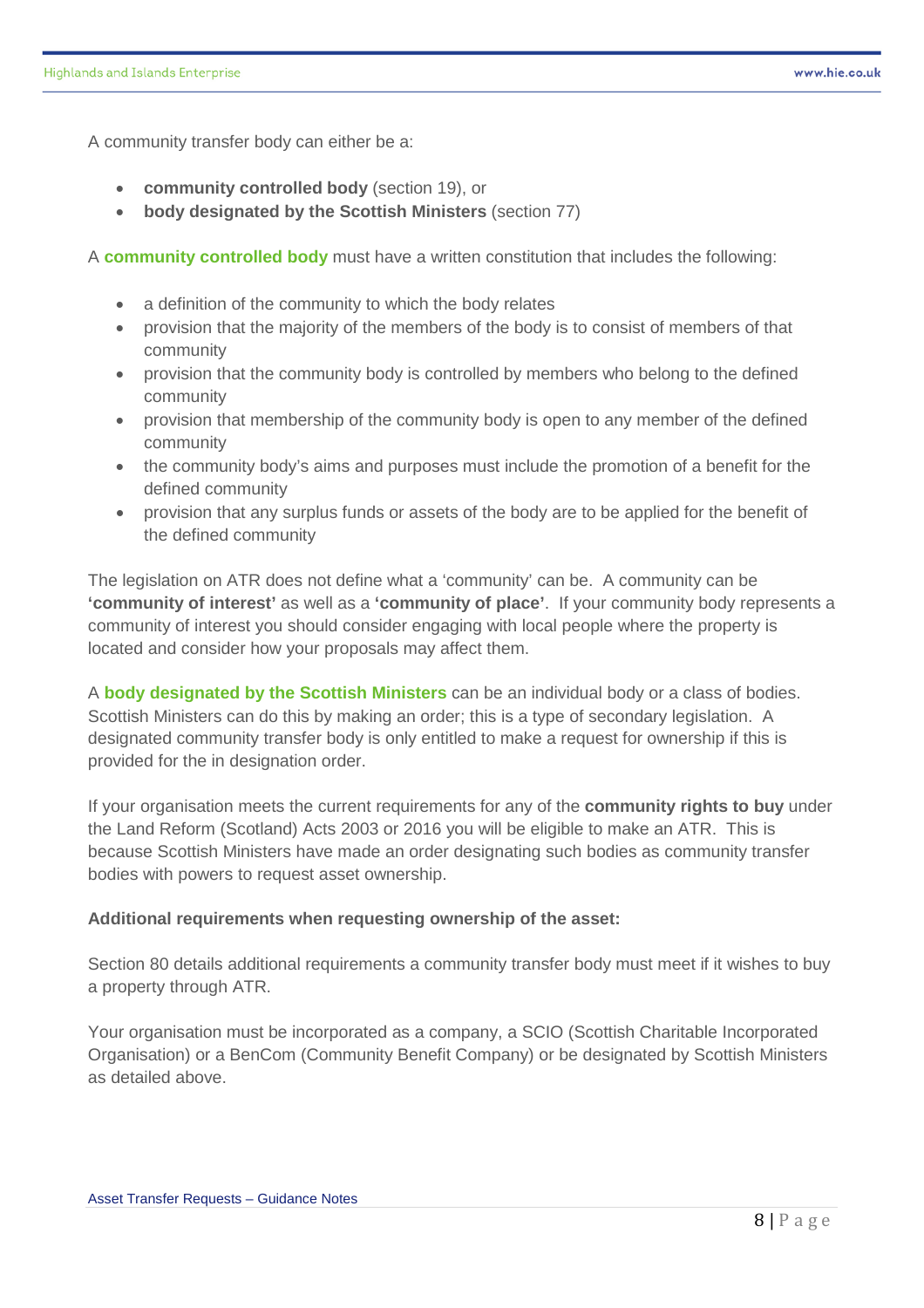Further, your governing documents must include the following provisions:

- the body must have not fewer than 20 members
- [for companies only] on the winding up of the company and after the satisfaction of its liabilities, its property passes:
	- o to another community transfer body
	- o to a charity
	- o to a community body or crofting community body (as defined in Parts 2 and 3 respectively of the Land Reform (Scotland) Act 2003) as may be approved by Scottish Ministers
	- o or to such charity as Scottish Ministers may direct

If you wish to **lease an asset** from us it is most likely that we will require your organisation to be incorporated as a company, SCIO or BenCom. Incorporation gives the community organisation status as a legal entity and is considered best practice when an organisation takes on responsibilities such as entering into contractual arrangements.

Please contact us at an early stage to determine if your organisation is meets the appropriate ATR eligibility requirements. We can also provide you with guidance should you need help setting up a community transfer body.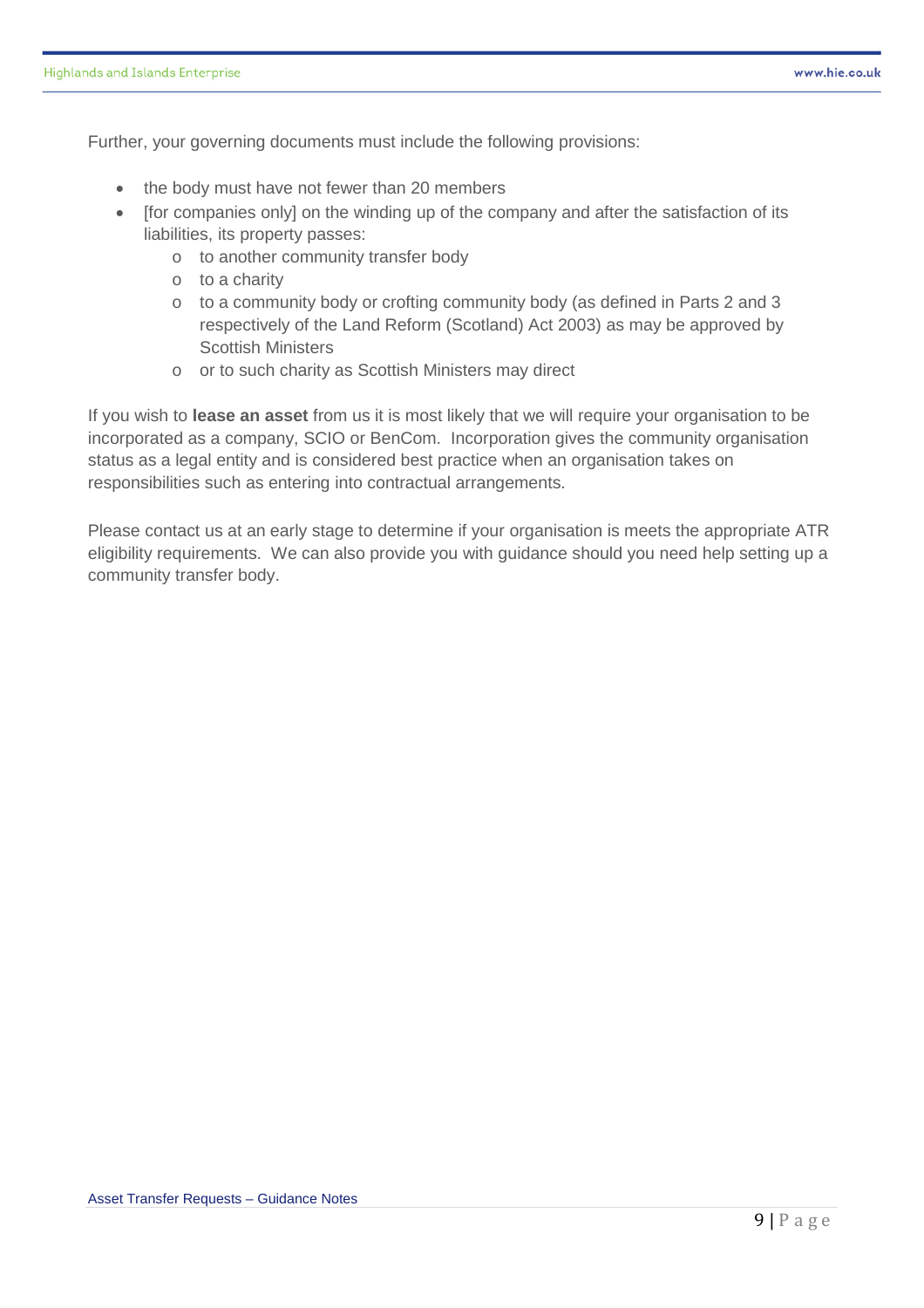#### **MAKING YOUR ASSET TRANSFER REQUEST**

#### **Overview**

Before making an ATR we request you read Sections 8 and 10 of the Guidance for Community Transfer Bodies. These sections detail the information you need to submit to make and ATR and the matters we must consider during our decision-making process.

We encourage you to discuss your proposals with us at an early stage. We can provide information and guidance to help you prepare your ATR. You are of course able to make an ATR at any time and are not obliged to share your plans with us in advance.

Section 79(4) of the Act and the Asset Transfer Request (Procedure) (Scotland) Regulations 2016, sets out what must be specified in the request. The ATR must be made in writing and is not treated as having being made until we receive all the required information.

We would prefer you to make your ATR using the Scottish Government's **model form**. You do not have to use this form to make a statutory request but you must provide all the information required. If you chose not to use this form please state that your submission is an Asset Transfer Request under Part 5 of the Community Empowerment (Scotland) Act 2015.

The kind of supporting information you provide will depend on the nature and scale of your proposals and whether you wish to use, occupy, lease or own our property. If your request is for short-term use only we would not expect the same level of detail as we would for a request to acquire a development site on which to construct a community building, for example. For such a request we would expect to see detailed project planning including an options appraisal, feasibility/technical assessments, a business plan and evidence of strong community support. We would also require evidence regarding the capacity of the organisation to develop and manage the project in the long-term, including information on governance and management procedures.

If your request does not include all the information we require to make a decision we may ask you for further details.

#### **Price, valuation and non-financial benefits**

The Act does not say how much should be paid to lease or purchase an asset, or whether it should be at market value or at a discount. The community transfer body has to state in the ATR how much it is prepared to pay, alongside the benefits the project will deliver. We will consider both of these factors when we assess your request.

As a public authority HIE is required to adhere to certain rules and guidelines when selling or leasing our property assets. We have a duty to secure **best value** for public money in our operations, including when disposing or leasing property. We have the ability to dispose of property at less than market value where there are wider public benefits to be gained.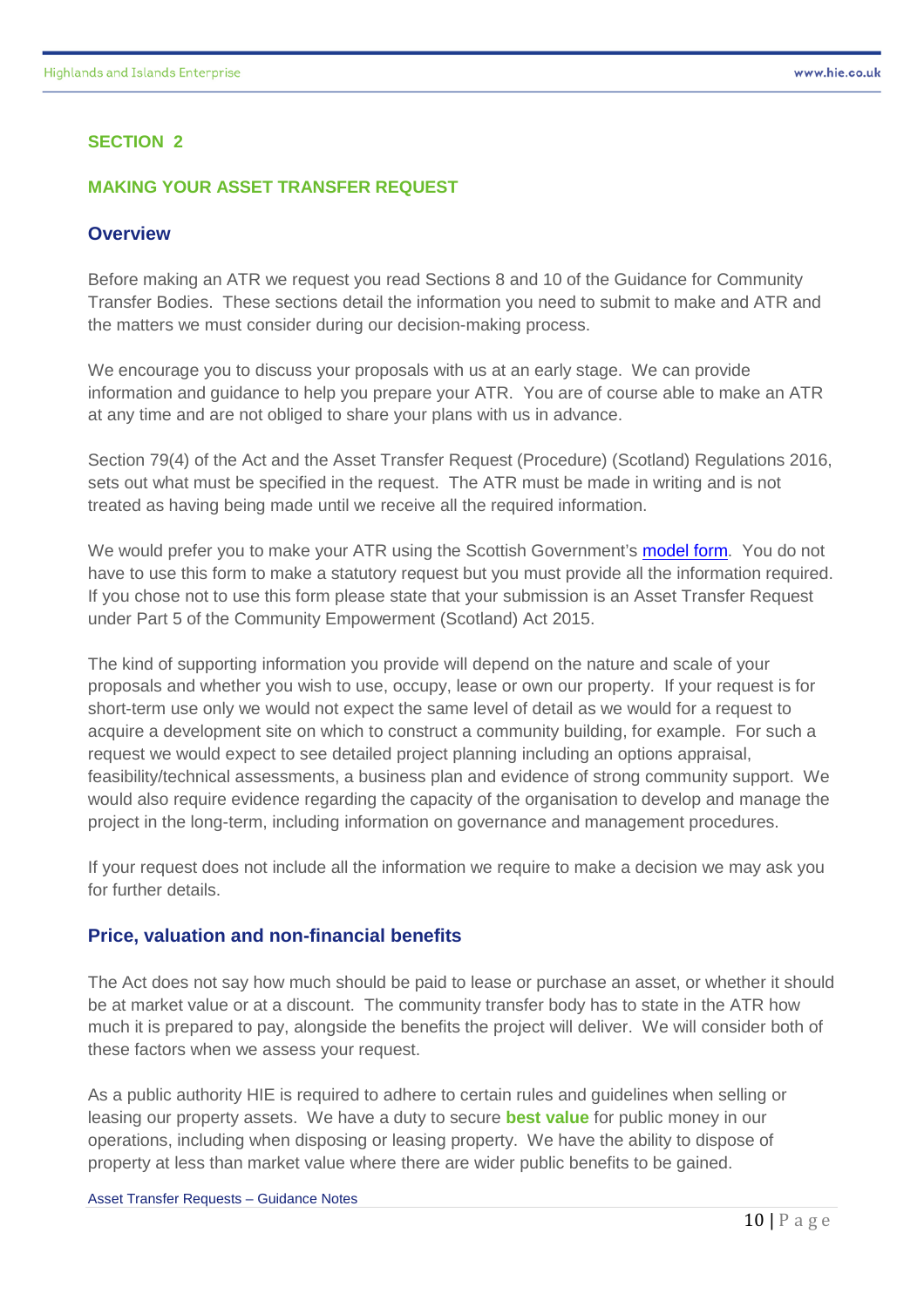There is not a standard methodology to assess the value of non-financial impacts. It is a question of assessing the financial and non-financial impacts, both positive and negative, of different options. It is a judgement-based approach. Where an offer is made that is below the market value, the community transfer body will need to provide sufficient evidence that quantifies the proposed non-financial benefits offered by the proposal to justify the reduced price. The greater the discount requested, the stronger this case will need to be.

Please be aware that all HIE property transactions are subject to VAT (currently 20%).

#### **Instructing a valuation**

We will need to understanding the *market value* of the asset before we can undertake a best value assessment. The community transfer body is also likely to require this information for borrowing or funding purposes. The Scottish Government recommends that a joint valuation is instructed by the relevant authority and community transfer body. This will reduce costs and provide a common starting point for discussion and negotiations regarding the price to be paid.

Market value is an International Valuation Standard used by a suitably qualified valuer (a chartered surveyor) to assess what the market might pay for the purchase or lease of an asset after proper marketing of the asset. Section 12 of the Guidance for Community Transfer Bodies explains how market value is assessed and provides guidance regarding the valuation process.

As market value is a key consideration within the asset transfer process, it makes sense for the valuation to be undertaken in advance of submitting your ATR. Our preference would be to jointly instruct the valuation as recommended by Scottish Government. However, the legislation does not require you to undertake a valuation, jointly or otherwise.

Please contact us should you wish to discuss instructing a joint valuation.

#### **Below market value offers**

If you decide to make an offer that is below the market value, in addition to assessing whether the proposal provides sufficient public benefits to justify the lower price [assessed against the criteria set out in Section 82(3)], we also need to consider if agreeing to a discount will secure best value for public money and is compatible with State Aid rules.

**Best value** is a requirement that public authorities across Scotland have a duty to secure. It seeks to deliver continuous improvement in performance whilst maintaining an appropriate balance between effectiveness and economy. It also requires due regard to equal opportunities and to contribute to the achievement of sustainable development. More information on best value can be found in section 13 of the Guidance for Community Transfer Bodies.

**EU State Aid rules** are in place to regulate financial assistance from public authorities that could distort competition between EU member states. The rules apply to any type of financial assistance, including grants and discounts, where the assistance is awarded to an organisation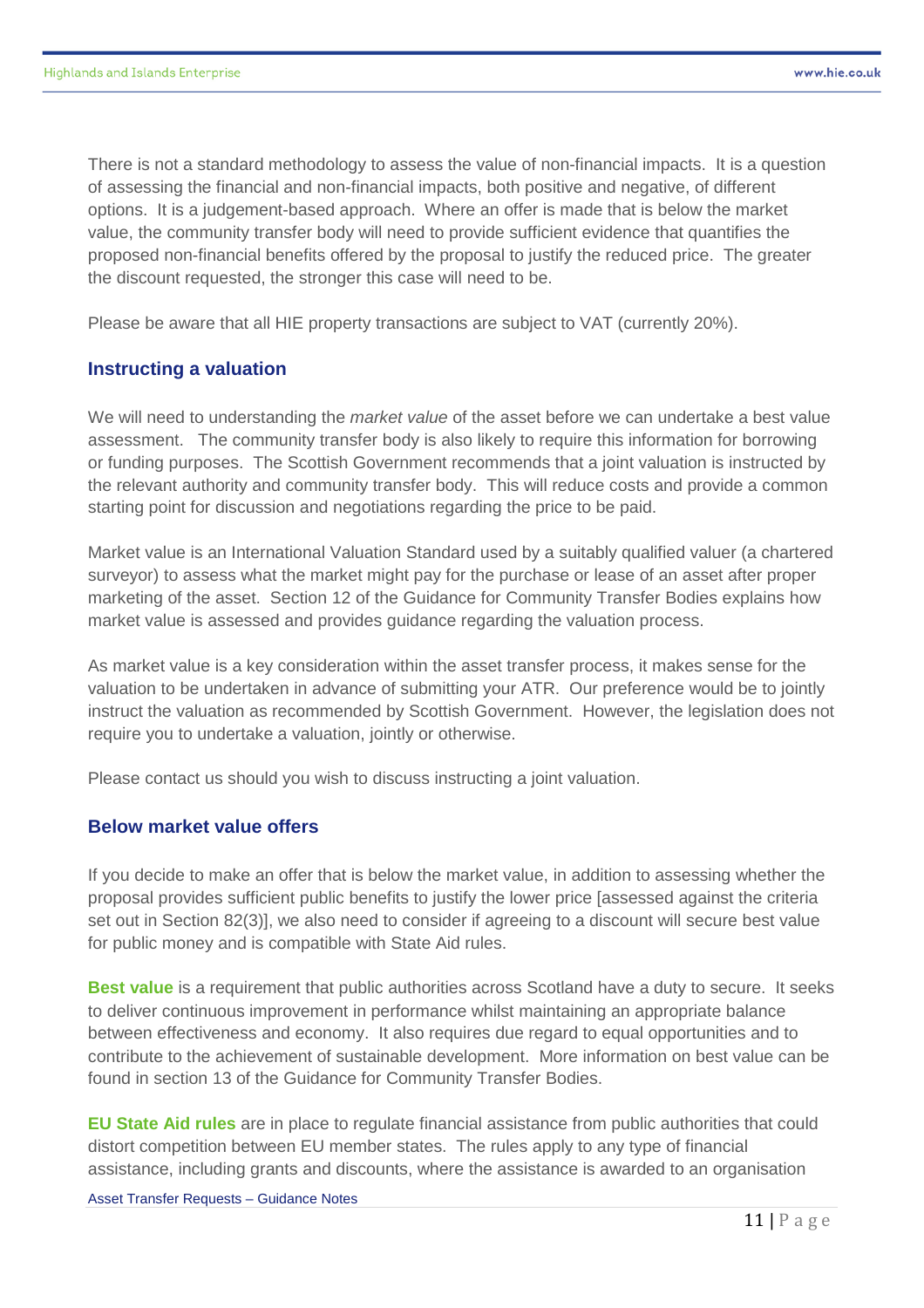carrying out 'economic activity'. This is defined as offering goods or services that could, in principle, by carried out by someone else for payment.

There are state aid 'ceilings' which limit the amount of aid that can be received by an organisation over any rolling 3-year period. Where a discount involves a state aid the receiving organisation will be required to demonstrate that this will not exceed state aid limits. There may be occasions where a discount will not be deemed to be a state aid  $-$  i.e. where it does not provide any economic advantage to the recipient.

We can discuss whether or not we consider your proposal has any state aid implications in advance of submitting your ATR. Asset transfers at market value will not involve state aid as no state assistance would be transferred in that event. More information on state aid can be found on the Scottish Government's [website.](http://www.gov.scot/Topics/Government/State-Aid) COSS has produced a useful [briefing](http://www.dtascommunityownership.org.uk/resources/finances/eu-state-aid-rules-and-community-transfer) on state aid for communities.

If a below market value sale or lease is agreed, it is very likely that we will apply conditions in the contract. By foregoing market value in expectation of certain benefits we are investing public funds to the value of the discount. To safeguard this investment clawback conditions may be applied. Any clawback conditions will be specific to the benefits to be delivered and will not exceed the value of the discount. Section 14 of the Guidance for Community Transfer Bodies provides additional information on the use of conditions to protect a discount.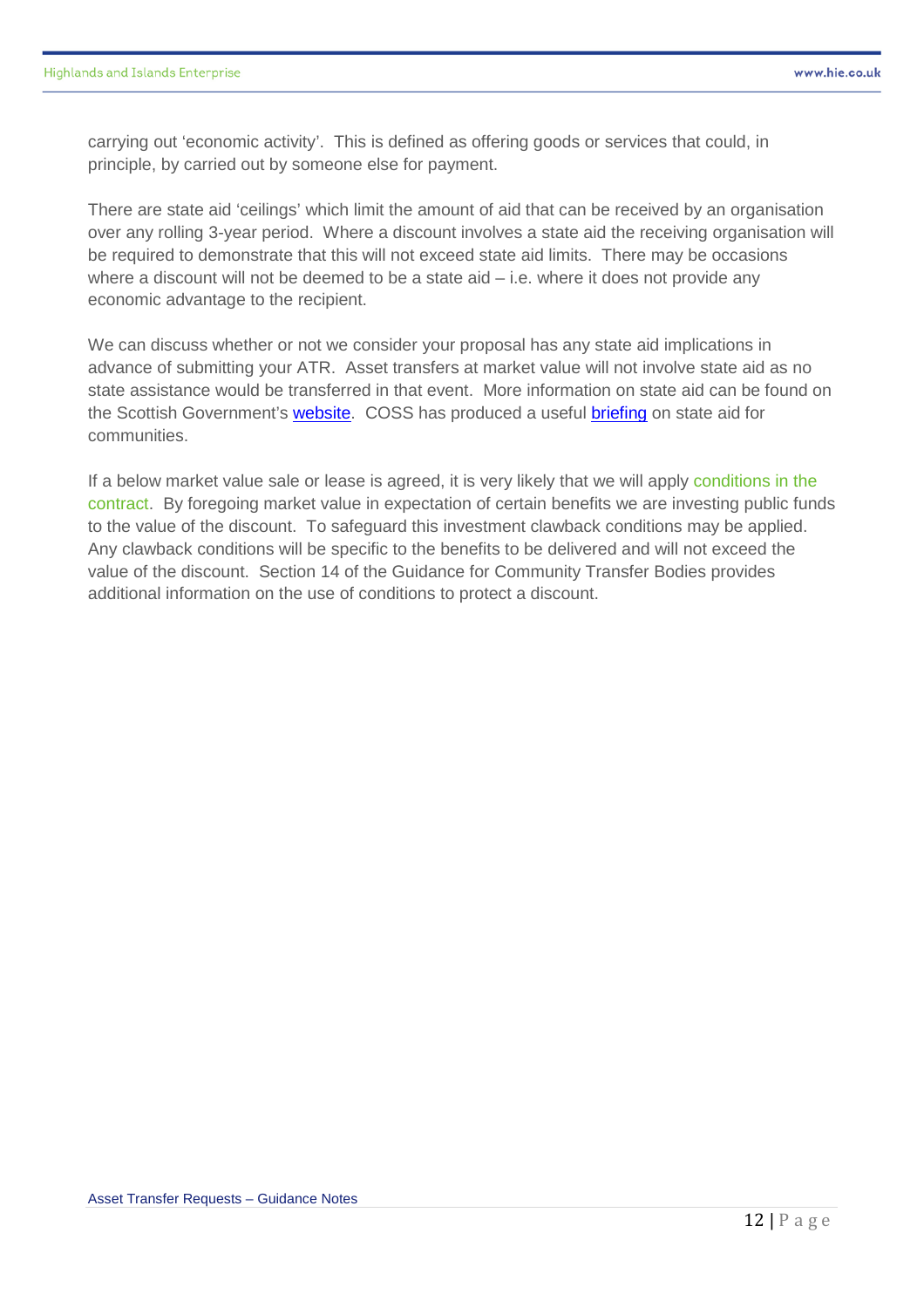#### **ASSESSMENT, DECISION AND APPEALS**

#### **Processing an Asset Transfer Request**

When we receive your ATR we will check your organisation qualifies as a community transfer body (and is eligible to make a request for ownership, if appropriate) and that your submission contains all the required information.

#### **Acknowledgement**

We will acknowledge receipt of your ATR and provide a timescale by which time we will confirm if your organisation is an eligible community transfer body and whether your ATR is complete. We will not start processing your ATR until we are satisfied you have provided all the information set out in chapter 8 of the Guidance for Community Transfer Bodies.

Once we are satisfied we have a complete request from an eligible community transfer body we will write to you detailing the following:

- the validation date of your request
- the time period within which we will notify you of our decision this must be within 6 months of the validation date
- information about the right to appeal
- whether another ATR has already been made in respect of the same asset
- whether we consider we are now prohibited from disposing of the land to any other person

#### **Publication, notification and representations**

We will publish your ATR on our website (personal information will be blacked out) and take the following steps to make other people aware of your ATR and how they can make representations about it:

- notify any tenant occupier of the asset
- notify the owner, if it is an asset we lease
- publish a notice online
- put up a notice on, or near, the asset

If any representations are received within 20 working days of the notification, we must send you copies. You will be given 20 working days to submit comments, should you wish to do so.

#### **Prohibition on disposal of land**

Once an ATR has been made, we are not normally allowed to sell, lease or otherwise dispose of the land or building it relates to, to anyone else until the whole process is completed.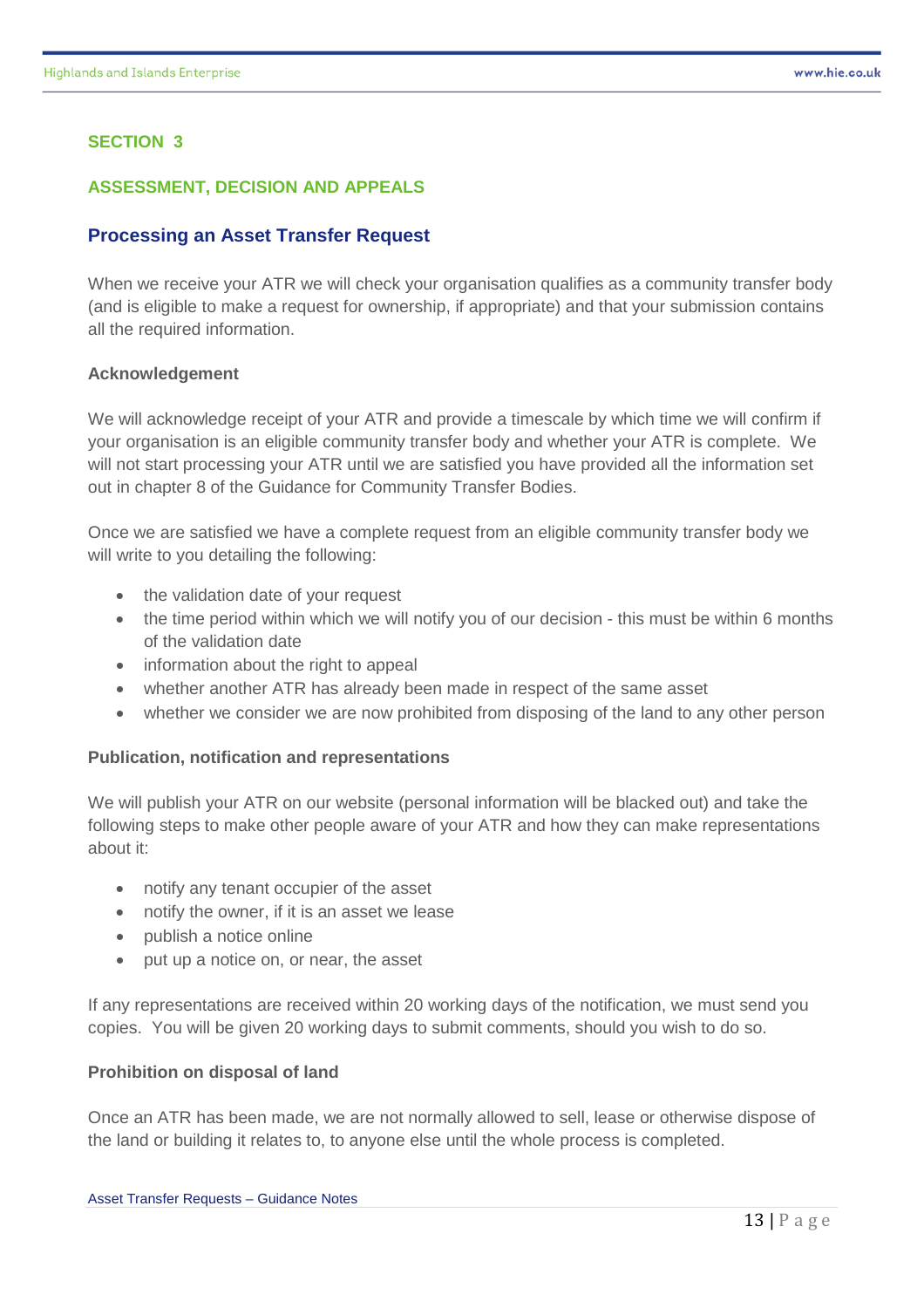The prohibition on disposal does not apply if, before the asset transfer is made, the land has already been advertised for sale or lease or we have entered into negotiations or begun proceedings to transfer or lease to another person. As we regularly lease and sell assets within our property portfolio you are encouraged to enquire about the status of an asset you are interested in at an early stage.

#### **Assessment**

A panel of HIE staff representing our property and strengthening communities functions, together with representation from our Business Improvement & Internal Audit team will assess the requests received. Other staff may assist with this process. The panel will make representation to HIE's [Leadership Team](http://www.hie.co.uk/about-hie/who-we-are/directors-and-senior-managers/) or [Board.](http://www.hie.co.uk/about-hie/who-we-are/board-members/default.html) Decisions on all ATRs will be made by our Leadership Team.

Chapter 10 of the Guidance for Community Transfer Bodies details the matters we are required to consider when coming to a decision as detailed in section 82(3) of the Act.

To summarise, we must consider the reason for the request, the ATR and any supporting information. We will compare the benefits of your proposals with the benefits which may arise from an alternative proposal which could include:

- another ATR
- another proposal by a third party
- a proposal we wish to pursue ourselves, including continuing use of the asset or disposal on the open market

Because our property portfolio comprises, in the main, commercial property for sale or rent, together with offices to accommodate our staff, we do not retain a category of assets we consider to be surplus. Instead, we seek to dispose of properties which no longer fit with our property objectives or operational needs on the open market.

Your request should clearly set out how you will use the asset and what outcomes it will deliver. This could include benefits such as creating new jobs, provision of new services locally or enhancing skills within the community. As noted in Section 1, we have to consider whether agreeing to the request will promote or improve:

- Economic development
- **Regeneration**
- **Public health**
- Social wellbeing
- Environmental wellbeing

You may find it helpful to link your benefits with the outcomes above or Scotland's [16 National](http://www.gov.scot/About/Performance/scotPerforms/outcome)  [Outcomes](http://www.gov.scot/About/Performance/scotPerforms/outcome) which set out what Scottish Government wants to achieve to make Scotland a better place to live and a more prosperous and successful country.

We also need to assess your ability to deliver the project. In general, we would expect all ATRs seeking to buy or lease and asset to be supported by a business plan. One of the policy aims of Asset Transfer Requests – Guidance Notes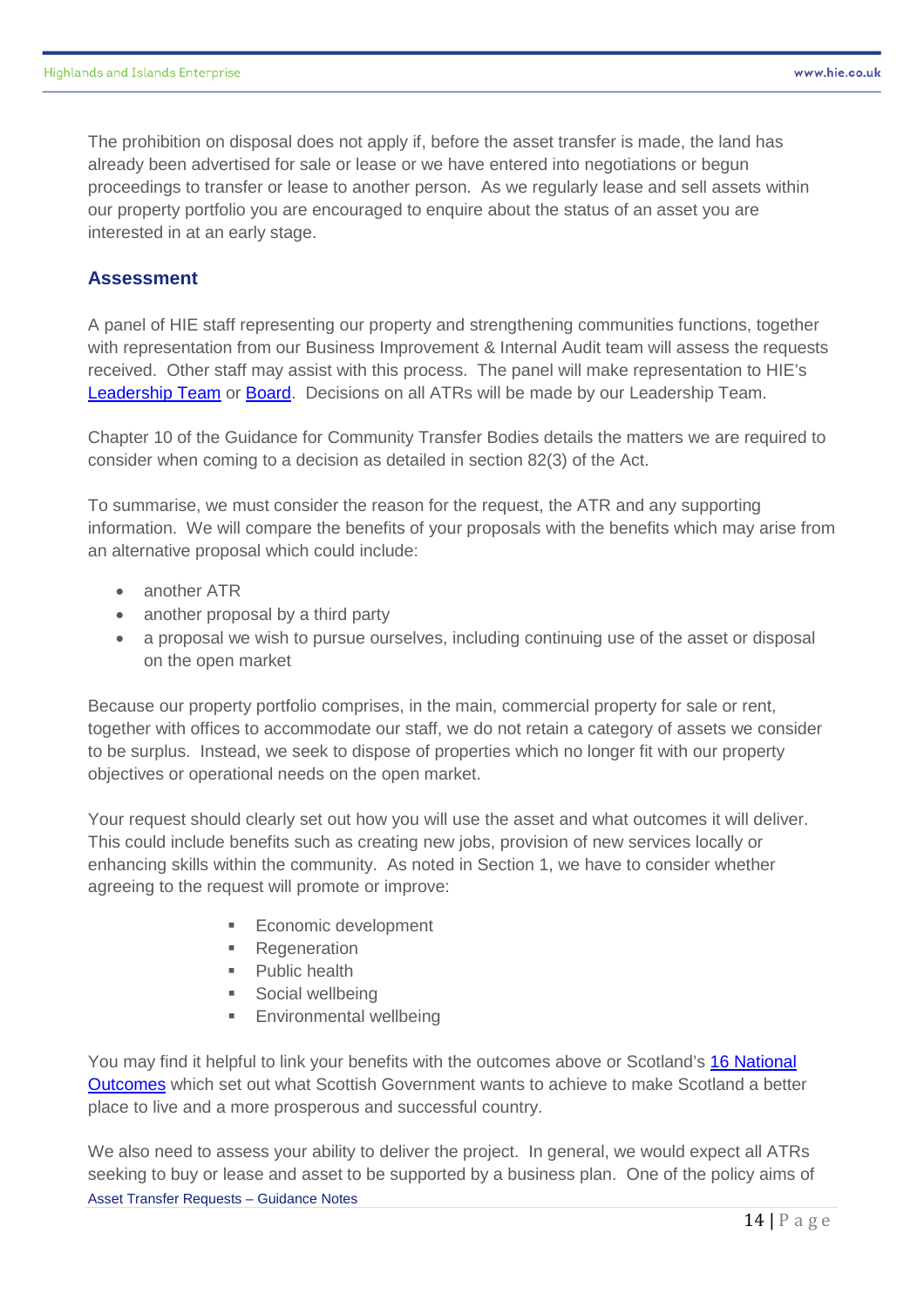the Scottish Government's community empowerment agenda is to acquire assets to further the sustainable development of communities. Sustainability requires and integrated long-term approach to economic, social and environmental development. Our Community Assets Team can provide advice and guidance to help you develop a robust proposal.

We will need to consider how your proposal may impact on our ability to deliver our functions. This includes the impact on our budgets associated with the price you are prepared to pay. There may be obligations and restrictions which prevent us from agreeing to your request. Such matters can be identified at an early stage, and if so it may be possible to find a solution or an alternative option.

Finally, we are required to consider 'such other matters' as we consider relevant. Here, we will consider the community support for your proposal and any potential impact on other community organisations and private or business interests. As part of this we will consider if there is potential for your activities to disrupt or displace existing provision.

The assessment framework we will use to assess all ATRs is currently under development.

#### **Decision notice**

Once we have made a decision on your ATR we will issue a decision notice. This will detail the decision and the reasons for it. We send you this within 6 months of the validation date, unless we have agreed a longer period with you. If we don't meet this timescale you have a right to appeal to Scottish Ministers.

The decision will be published online and we will inform anyone who makes representations where the decision notice can be seen.

If we refuse your ATR the decision notice will tell you what your rights are to appeal. You have 20 working days from the date of the decision notice to submit an appeal.

If we agree to your request the decision notice will state the terms and conditions on which we are prepared to transfer ownership, lease the asset or confer the rights requested. The terms and conditions will include the sale price or rent as appropriate. If our terms and conditions are significantly different from what you set out in your ATR you may appeal against them.

#### **Appeals**

A community transfer body can appeal to Scottish Ministers if:

- A request is refused,
- The request is agreed but the terms and conditions in the decision notice are significantly different from those in the request, or
- No decision notice is made within the required period (6 months from validation date, unless a longer period was agreed).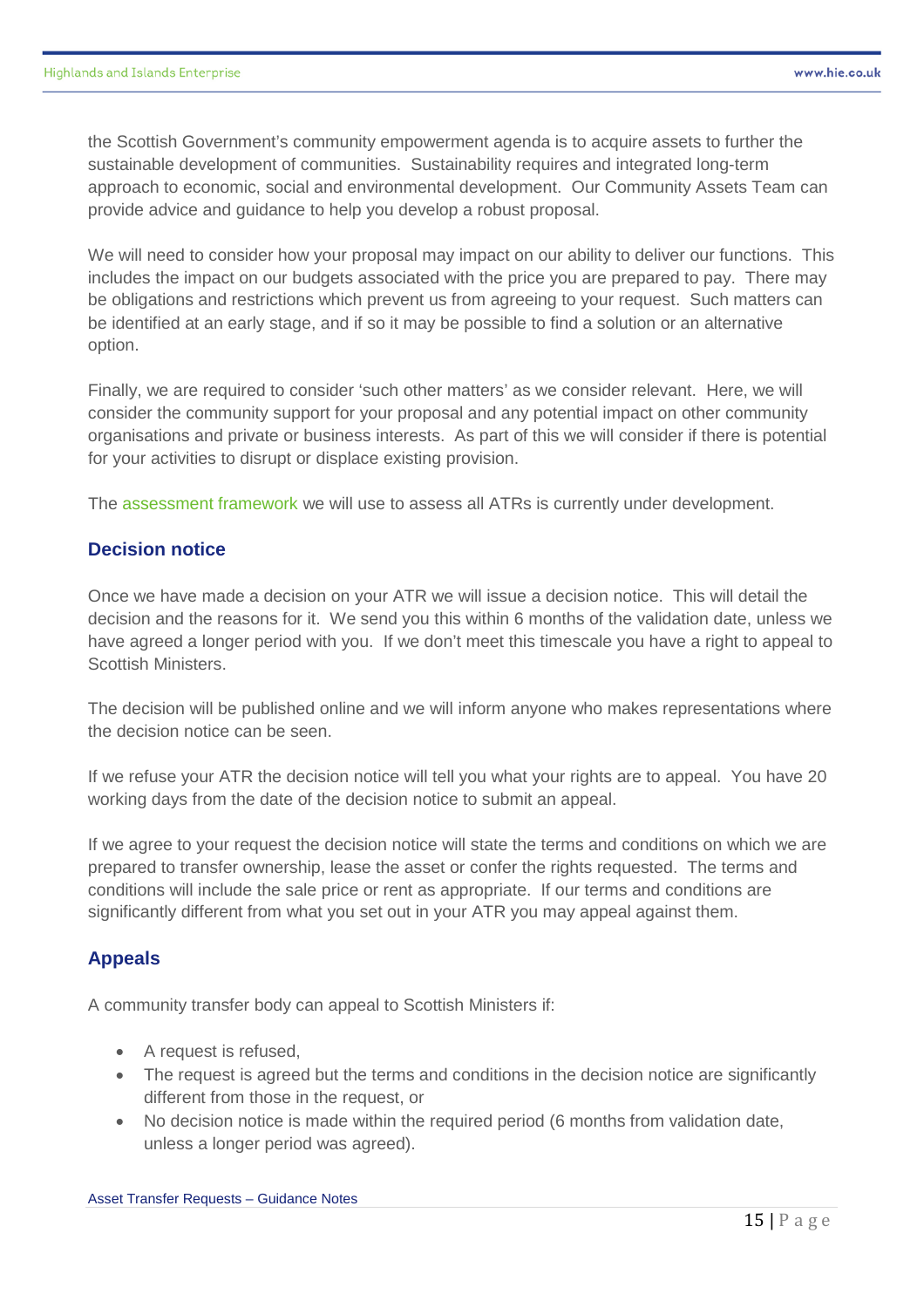You can also appeal if we agree to your request but no contract is concluded within the required time limit – see Section 21 of the Guidance for Community Transfer Bodies.

The final decision will lie with Scottish Ministers. The only other route of appeal beyond Scottish Ministers is by judicial review. Section 85 of the Act and section 20 of the Guidance for Community Transfer Bodies details the appeals process for relevant authorities, such as HIE, who are not local authorities or Scottish Ministers.